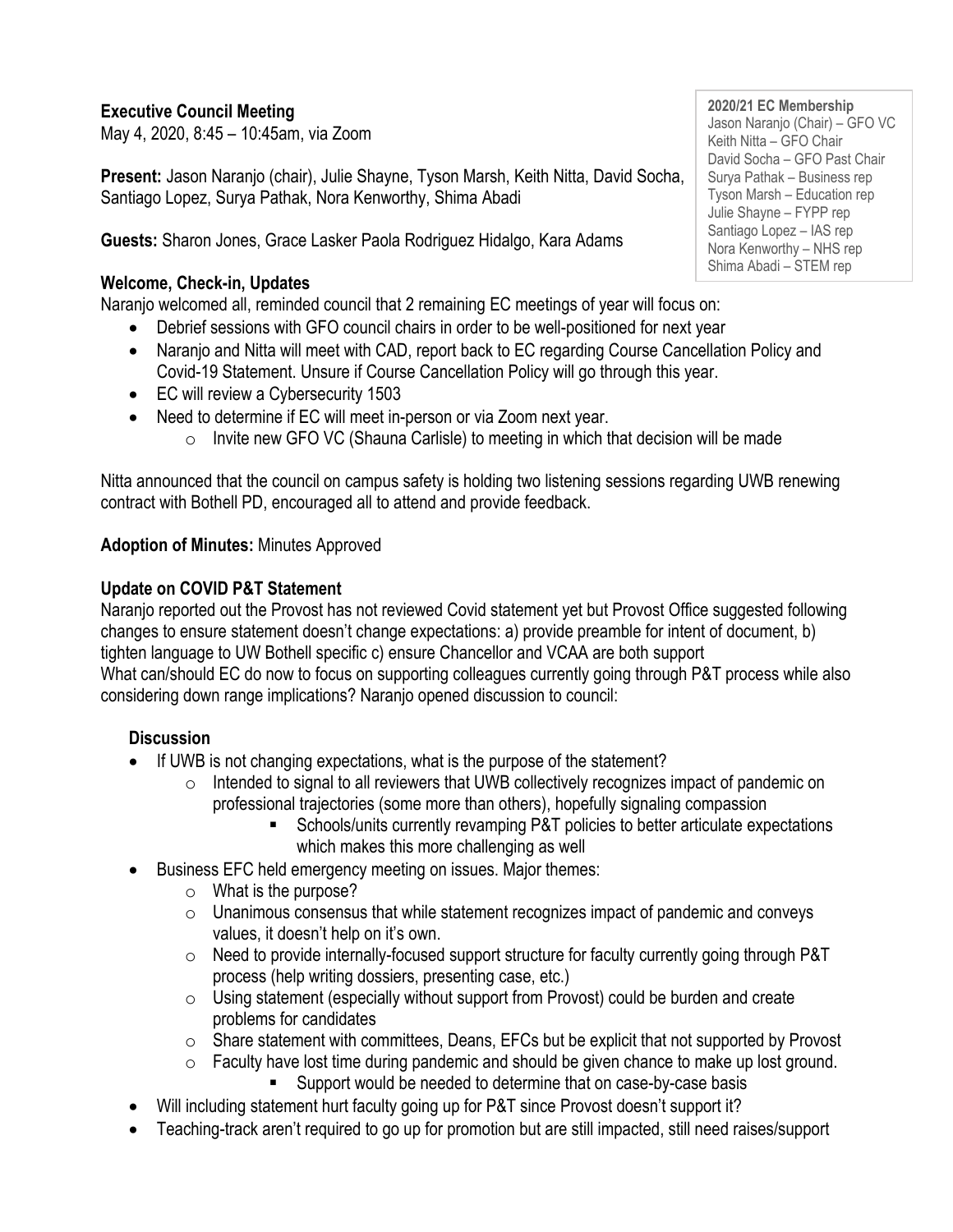- Statement will remind everyone what happened (teaching suddenly moved on line, campus shut down, etc.). Statement addresses that so burden to explain doesn't fall on Deans or candidates. This is UW Bothell taking a stance, telling the story to external reviewers
- Statement is not a mandate. Idea is to put it in Interfolio and candidates can opt to use it or not
- Context provides lens from which a situation is understood. Statement provides UWB context without individual faculty having to relive traumatic experience
- Before Provost reviews, Provost Office suggested providing preamble for intent of document, tightening language to be Bothell specific, ensure chancellor and VCAA support.
	- o UWB gets to define standards within faculty code. UWB standards ARE different than UW Seattle. Provost trying to put within context of guidelines.
	- $\circ$  Alignment is important. Could be challenging for UWB faculty to include statement not supported by Provost. VCAA confident that Provost office is open to discussion and listening
- School of Arts and Sciences at UW Seattle is using STEM draft of Covid19 statement as template.
	- $\circ$  Broader political value for UWB to support circulate statement to build solidarity
- EC needs to consider two pieces: How to support colleagues going through P&T process right now and how to put collective pressure on system to recognize statement
- Need to ensure current version of statement is agreed upon by EC as the faculty draft and clearly marked as a working draft, explicitly stating it has not been seen by Provost, Chancellor
	- o Newest/revised version clearly states that UW Bothell standards have not changed as a result of the pandemic. Do we want to commit to not changing standards?
- Statement intended to provide coverage this year and future years
- Council agrees (via non-binding vote) that newest revised version is agreed-upon working draft to be circulated again to EFCs, Deans, CAD and then to Chancellor and Provost and AAUP
	- o Need to add statement describe remaining steps:
		- Full circulation and socializing in school EFCs, CCPT, CAD, to solicit input
		- Circulation to AAUP, Chancellor, Provost
	- o Contingency plan for those going through P&T cycle now?
		- Circulate working draft to committee chairs and Deans (to provide to candidates) to be used as optional boiler plate language. Specify not formally approved.
		- Include disclaimer that there is a chance this could disadvantage candidates, if Provost ends up not approving
		- Language is well crafted but could be challenging for candidates to pull from. Still valuable to offer it to candidates
- Possible outcomes over the next few weeks:
	- o Provost approves statement
	- $\circ$  Provost requests further revisions
	- o Provost does not support. What would EC do in this case?
		- Marshal collective response, engage respectively in dissent, engage in mediated conversations with Provost
	- Need to revise preamble to make it clear that it is not part of statement.
		- $\circ$  Suggest calling it "operation guidelines" rather than preamble

Naranjo summarized that the statement will be cleaned up, remaining steps added, and then circulated to EFC chairs, CCPT chair, CAD and then on to Chancellor, Provost, AAUP. Deans will be asked to share statement with candidates, letting them know they can borrow language for their dossiers.